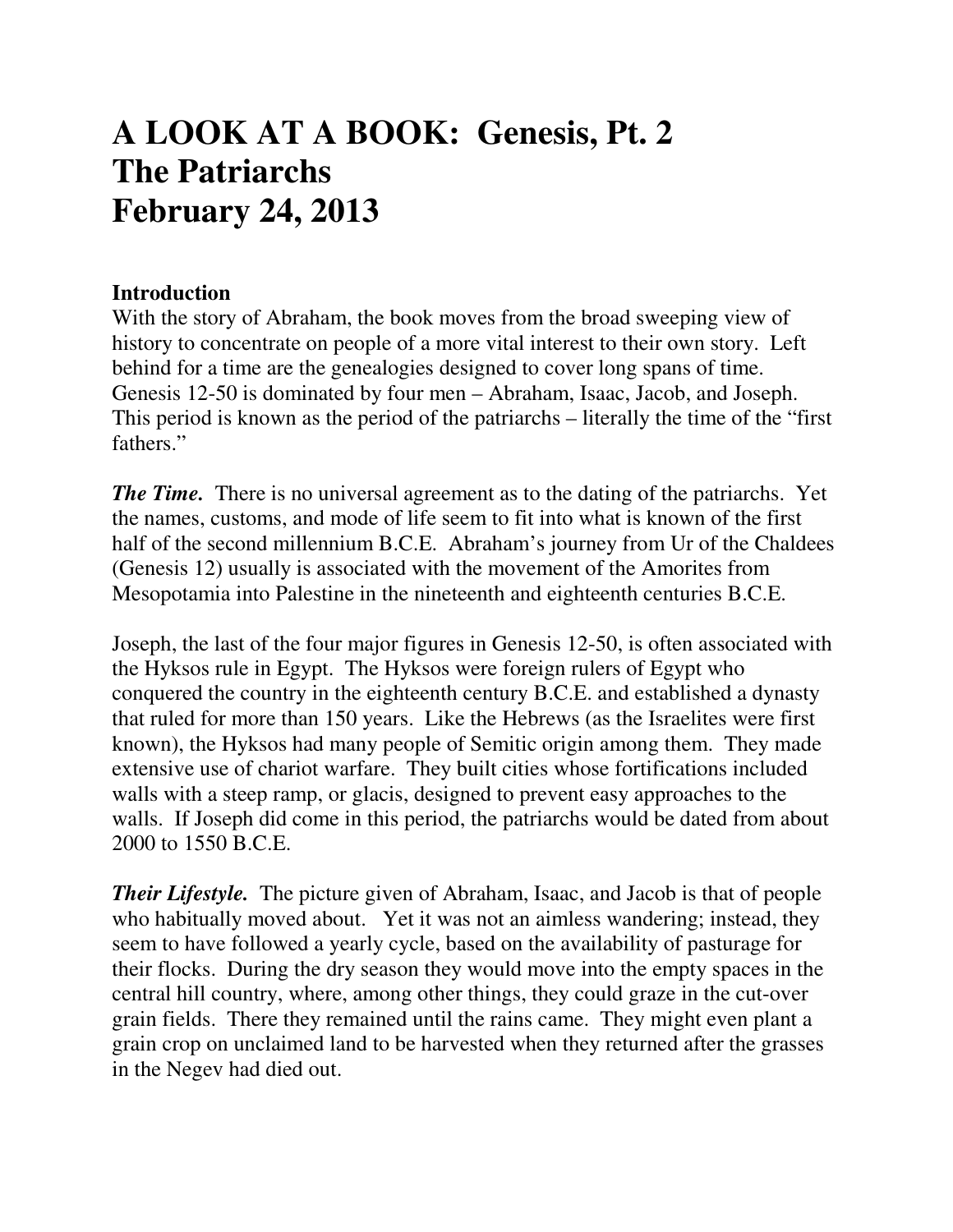In contrast to our limited families of today (consisting of parents, or a parent, and on rare occasions a grandparent or grandparents) the patriarchs were heads of extended families consisting of wives, children, relatives of varying degrees, and servants – most of whom undoubtedly were slaves . A man's wealth was measured in terms of the number of wives, sons, and cattle he possessed (see Job 1). For all these persons, the patriarch was the chief decision maker. He determined whom his sons married and which of his sons would succeed him as Patriarch. While it was customary for the eldest son to become the patriarch, it was not always so.

## **Abraham, the First of the "First" Fathers**

*From Ur to Egypt (Genesis 12).* The stories of the patriarchs are religious history. Persons, places, and events are secondary to what the Lord is doing through those persons, places, and events. Abraham (called Abram until Genesis 17:5), a native of Ur of the Chaldees in southeastern Mesopotamia (on what is today the Persian Gulf), moved to Haran in northwestern Mesopotamia while he was still in the clan of Terah, his father. There, Terah died and Abraham became the patriarch (11:31- 32).

In Haran, life took a new direction. Abraham was called by the Lord to leave the familiar faces of his kinsmen and the well-watered areas of northwestern Mesopotamia to go to a new land that the Lord would show him. It was a promise that carried with it universal meaning. Abraham would receive the blessing of a land, numerous descendants, and divine protection; and through him all the nations were to be blessed (12:1-3). This promise was repeated with differing emphases several times in the Abraham stories (Genesis 12:7; 13:14-17; 15:17-21; 17:1-21).

*Conflict and Covenant (Genesis 13-16).* Conflict between his herdsmen and those of his nephew Lot arose, causing a parting of the ways. Lot chose the well-watered valley of the Jordan, while Abraham chose the hill country. Conflict and crisis brought a reaffirmation of the promise from the Lord of numerous descendants and possession of the land (13:14-17).

Abraham appears as no ordinary desert chieftain but as one who was powerful enough to challenge the rulers of the area. Lot, captured in warfare between a group of kings, was carried off to northern Syria. Abraham, with his personal army of 318 men ("born in his house") rescued Lot.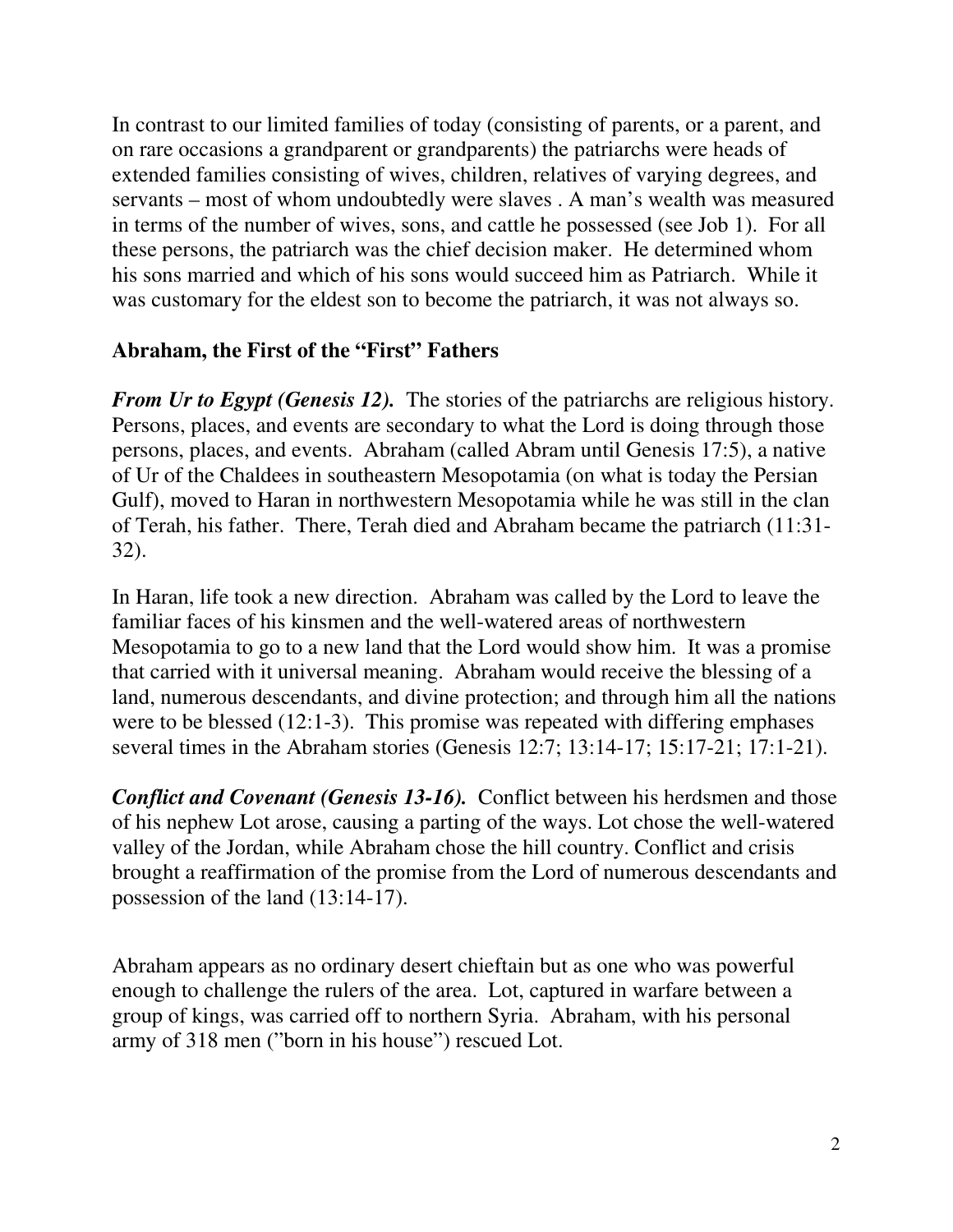Social and physical conflict is followed by mental conflict (15:1-21). No child had blessed the marriage of Abraham and Sarah. Their only heir was a foreign slave, Eliezer of Damascus, whom Abraham adopted as his heir. Such a custom is known from the Nuzi tablets (about 1500 B.C.E.). Abraham agonized about his lack of a son by Sarah, and the Lord reassured him.

Domestic conflict arose when, in keeping with custom, Sarah gave Abraham her maid Hagar as a secondary wife, or concubine, so that Hagar could have a child for her by proxy (16:1-15). Hagar's instant fertility gave her a feeling of superiority over her barren mistress (16:1-4). Hagar then had to flee from the wrath of Sarah. Hagar's son, Ishmael, was said to have been the father of the Ishmaelites, who roamed the southern desert areas of Palestine (16:5-15).

*The Promise of a New Life and Forebodings of Doom (Genesis 18-19).* The patriarch looked out from his tent one day to see three strangers approaching. True to his cultural sense of courtesy, he invited them in and gave them water to wash their dusty, tired feet. He spread for them "a morsel of bread." In the story of the three strangers, the narrator described a *theophany* – the appearance of the divine to a human being.

The divine visitors had some good news and some bad news. First, they told Abraham that in the spring Sarah would bear a child. This struck Sarah, who was well past the age of childbearing, as somewhat ridiculous. Her giggles, as she hid behind the tent door, reached the ears of the divine messenger, who heard her and gave her a gentle rebuke (18:9-15).

Then came the bad news. Abraham was told of the doom of Sodom and Gomorrah, the licentious cities in the Dead Sea area, where Lot lived. Despite Abraham's plea (18:16-33), judgment fell and only Lot and his children escaped (19:1-23).

*The Test (Genesis 22).* The high point of the Abraham drama was played out on a mountain, "in the land of Moriah." Later, according to tradition, Solomon's temple would be built on this site. The passage emphasizes that "God tested Abraham" by commanding that Isaac be offered as a sacrifice to God. Abraham obeys, but at the climactic moment, just as he is about to take his son's life, his attention is drawn to a ram caught in a nearby thicket. The ram serves as the sacrifice instead.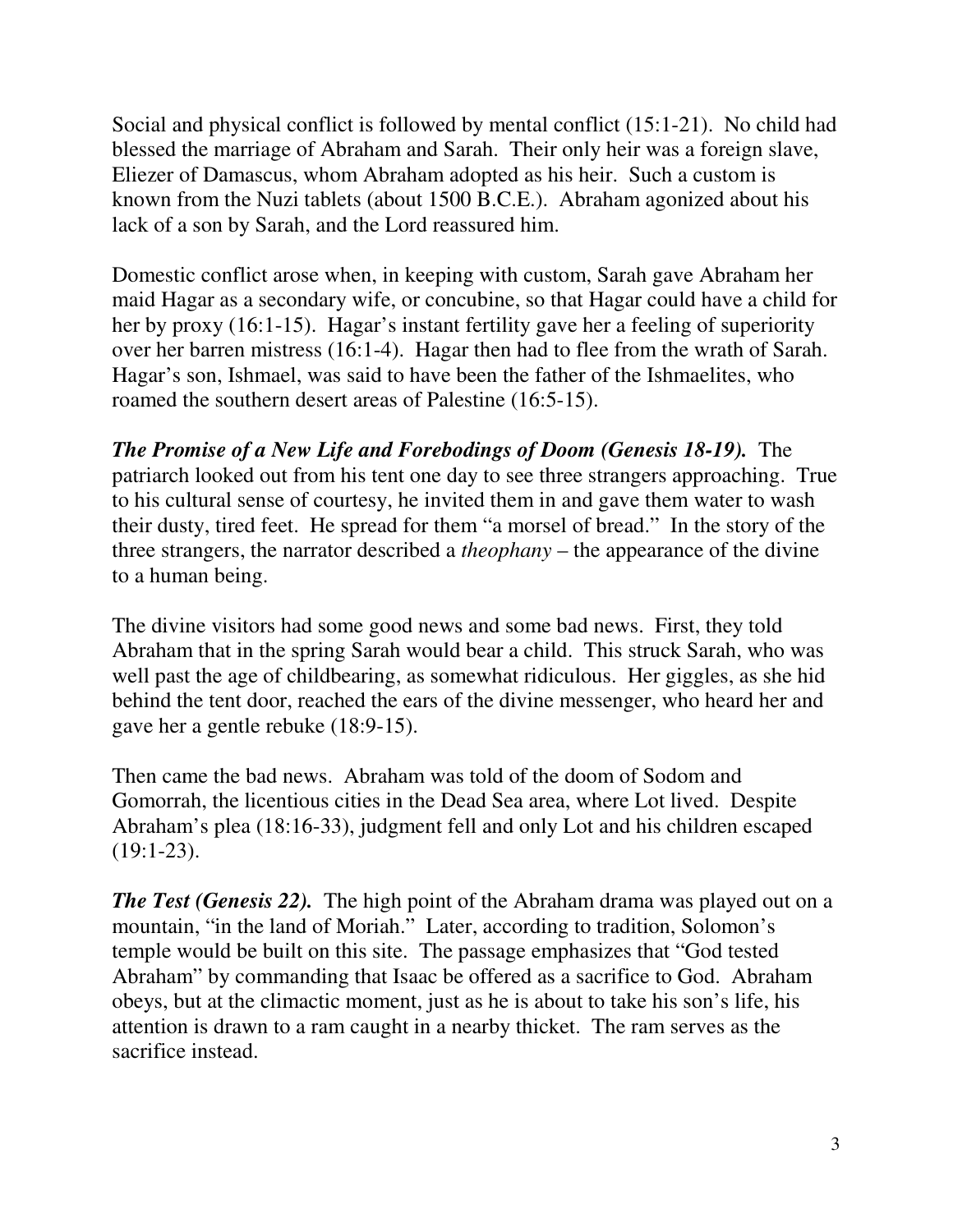*Sarah's Death and Burial (Genesis 23).* When Sarah died, a burial placed had to be bought. Abraham went to the village elders and there engaged in a typical bargaining session, complete with flowery phrases and exaggerated gestures. Finally, a purchase price was named – after the owner had offered to "give" the land and the cave of Macpelah to Abraham and, in the process, obligating Abraham to buy more property than he wanted.

*A Wife for Isaac (Genesis 24:1-25:18).* Before Abraham died, he had to see that Isaac had a wife. The practice of the parents choosing a bride for their son is still followed in some cultures. Abraham sent his trusted servant Eliezer back to Haran to find a wife for Isaac. Here we are introduced to the wily Laban, the brother of Rebekah, Isaac's future wife. While the storyteller credits the Lord with pointing out the right girl, Laban was quite willing to give up his sister when he saw the rich gifts Abraham had sent for the bride price (24:53-61).

## **Isaac, the Link between Abraham and Jacob**

Of the partiarchs, Isaac receives the least attention. He is pictured as an introvert – a shy, quiet, meditative person dominated by the stronger personalities around him. Such a person was Rebekah, his wife. The choosing of Rebekah as Isaac's wife and her subsequent domination of her husband receives more attention in the tradition than does Isaac himself (24:15-61; 25:20-24; 26:6-11; 27:5-17).

#### **Jacob, the Supplanter**

Most of the stories about Jacob are the kind of stories one prefers to tell about a relative who is long-since dead. If he were alive, one would only whisper about his escapades at family gathering and hope that the neighbors had not found out about the wayward son's latest caper.

*Jacob and Esau.* Jacob was a twin of Esau. Esau was born first, but Jacob's later reputation as a schemer was such that the tradition arose that he had hold of Esau's heel when Esau was born, trying to pull him back so Jacob would come out of the womb first (25:19-26).

Esau was an outdoorsman and a man who lived by impulse. Jacob, on the other hand, was more like his father but with the cunning of his strong-willed mother. Esau, as the elder of the two sons, was first in line to be the patriarch. In addition to the birthright, he needed to secure the blessing of the patriarch as he approached death in order to have the right to succeed him (25:27-28).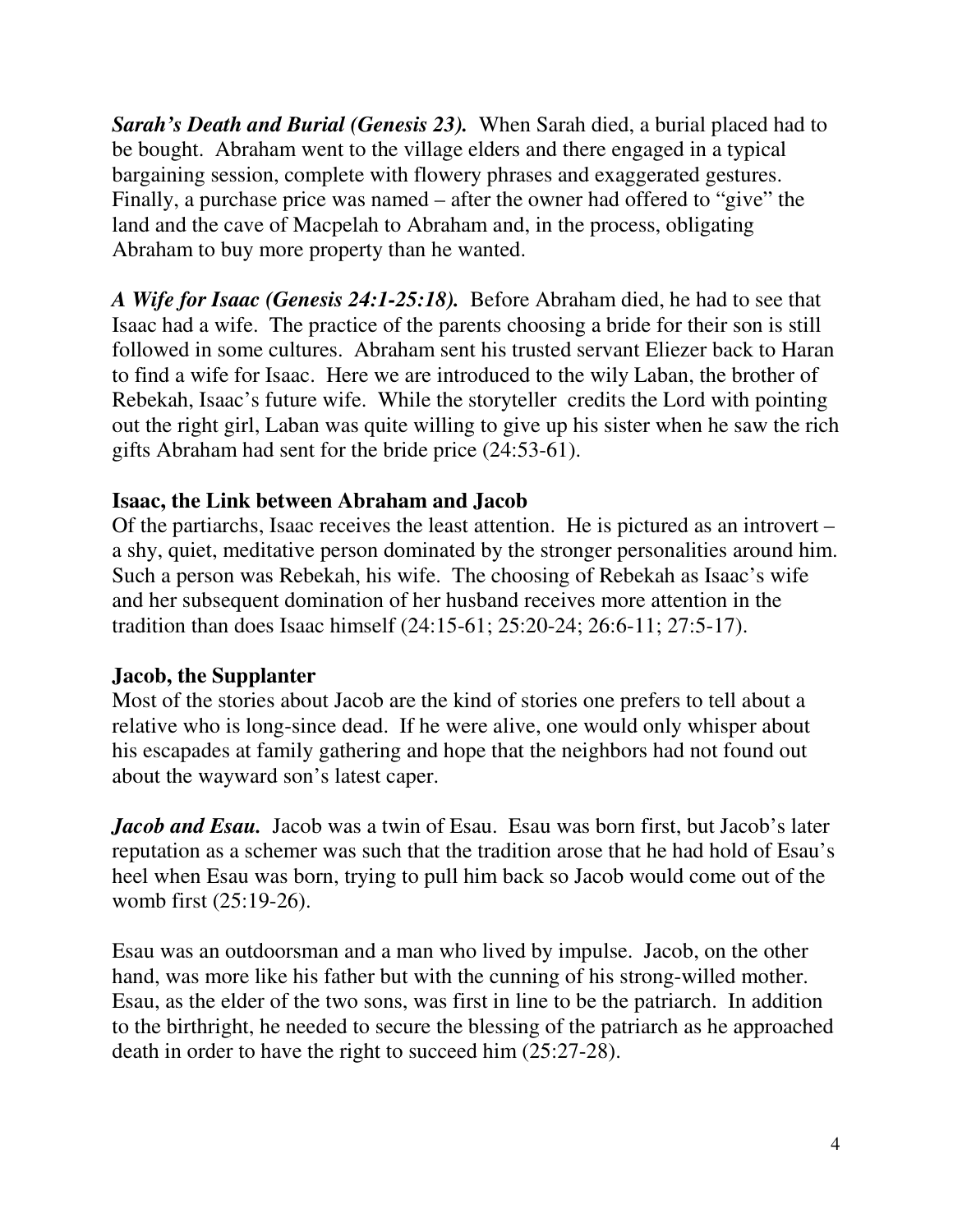Jacob – in trying to get the right to be patriarch himself over the firstborn Esau – had to secure both the birthright and the blessing He had failed to get out ahead of Esau, but that was not his last attempt to get ahead of him!

*Buying the Birthright (Genesis 25:29-34).* The birthright was his first goal. Esau, slave of his appetites, fell into Jacob's trap like a hungry bird. Coming from an exhausting and probably futile hunt, Esau smelled the red bean soup Jacob was cooking. When he asked Jacob for food, Jacob set a high price – Esau's birthright. Esau, listening more to his hunger pangs than to his head, agreed. And so on a solemn oath, Esau sold Jacob his future for a bowl of bean soup (25:33).

*Stealing the Blessing (Genesis 27:1-45).* But the birthright was not enough. Jacob still had to have Isaac's blessing. On his side, he had a very powerful ally – his mother, Rebekah. Isaac favored Esau, perhaps because he saw in him those characteristic of strength and self-confidence he lacked and secretly longed to have. Isaac, as the saying goes, enjoyed poor health. Troubled by eye disease and other ailments, he feared that death might overtake him at any time. He decided, therefore, that the time had come to pass on to his older son the responsibility of being patriarch. Calling Esau in, he gave him instructions to prepare for him a dish of wild game and bring it to him. Then he would bless Esau (27:1-4).

As Esau left to hunt game, Rebekah (who overheard the conversation) immediately gave Jacob instructions to kill a young goat and bring it to her. Taking the goat, she made stew, dressed Jacob in Esau's clothes, and put fresh goat skins on Jacob's arms and neck so he would be hairy like Esau (25:5-17).

When Jacob went to Isaac, claiming to be Esau, Isaac was suspicious because the voice did not sound right. If it were Esau, he had returned rather quickly. Calling Jacob to him, Isaac felt his now-hairy arms and neck, and ate the savory stew. As he kissed Jacob prior to the blessing, he smelled his clothes. The voice was Jacob's, but the body odor was Esau's! And so the blind Isaac – deceived by his sense of taste, feel, and smell – blessed the deceiver. Jacob left with a blessing Isaac could not take back, even though Esau soon came in and Isaac learned the truth of what had been done (27:18-45).

*Jacob on the Run (Genesis 27:46-28:2).* Rebekah, having overheard Esau's threats to kill Jacob, immediately persuaded Isaac to send Jacob to her brother Laban's house in Haran to escape the wrath of Esau. In a dream, the Lord appeared to him, saying, "I am the Lord, the God of Abraham your father and the God of Isaac; the land on which you lie I will give to you and to your offspring;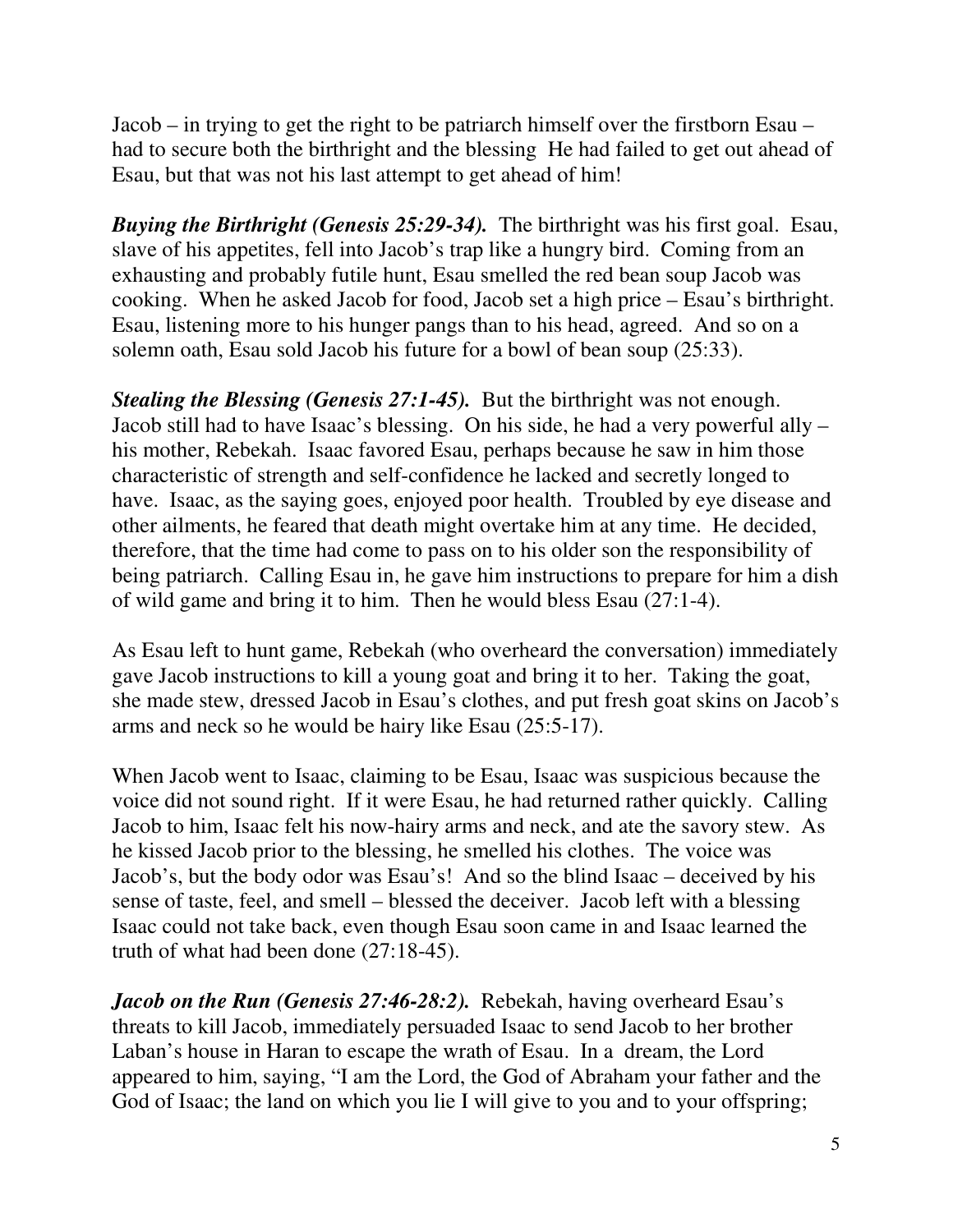and your offspring will be like the dust of the earth…and all the families of the earth shall be blessed in you and in your off spring (28:13-14).

Jacob and Laban: An Amateur versus a Professional (Genesis 29:1-30). On coming to the territory of Laban, Jacob met his cousin Rachel at the well where sheep were watered. One look was all it took! He fell hopelessly in love with Rachel. Laban, shrewd man of the world, sized up the situation. Before Jacob knew it, he was committed to work seven years for the privilege of marrying Rachel since he had no money for the bride price.

When the seven years had passed and Jacob went forward to claim his wage, he received a shocking surprise. Custom decreed that the veiled bride be brought to the groom's tent under the cover of darkness. So it was that Jacob only saw his new bride after the honeymoon was over. His bride was not Rachel! It was her unattractive older sister Leah.

Jacob, with murder in his eyes, was pacified by this new father-in-law with the promise than when the seven-day celebration of Leah was over, he could marry Rachel. Of course, after the second wedding was over, he had to work an additional seven years to pay for her (29:27-30).

*Jacob and Laban: The Tables Turned (Genesis 30:1-31:55).* The years passed, and Jacob, the father of many children, had learned well his lessons from Laban. Getting Laban to agree to let him have any animal that was not white, Jacob used a mixture of folk medicine (30:37-39) and shrewd observation to cause more of the animals to be born spotted, speckled, or black. While Laban was away, Jacob gathered his family and flocks and left the territory. Laban followed in angry pursuit when he found out what had happened. Before he caught up with Jacob, God appeared to Laban in a dream and told him not to harm Jacob (30:40-31:24).

*Jacob and Esau: A Man Faces His Past (Genesis 32:1-33:20).* The biblical narrative did not gloss over the weaknesses of the ancestors, neither with Abraham nor with Jacob, whose sons gave their names to the twelve tribes of Israel.

Traveling down the King's Highway, the major north-south route east of the Jordan, Jacob realized he would soon enter the territory of Esau. First, he sent messengers to Esau to tell him he was coming (32:2-5). When he received word that Esau, with an army of 400, was coming to meet him, he divided his forces and flocks, hoping an attack on the forward group would give the second group a chance to escape (32:6-8). The prayer of a man facing death and destruction was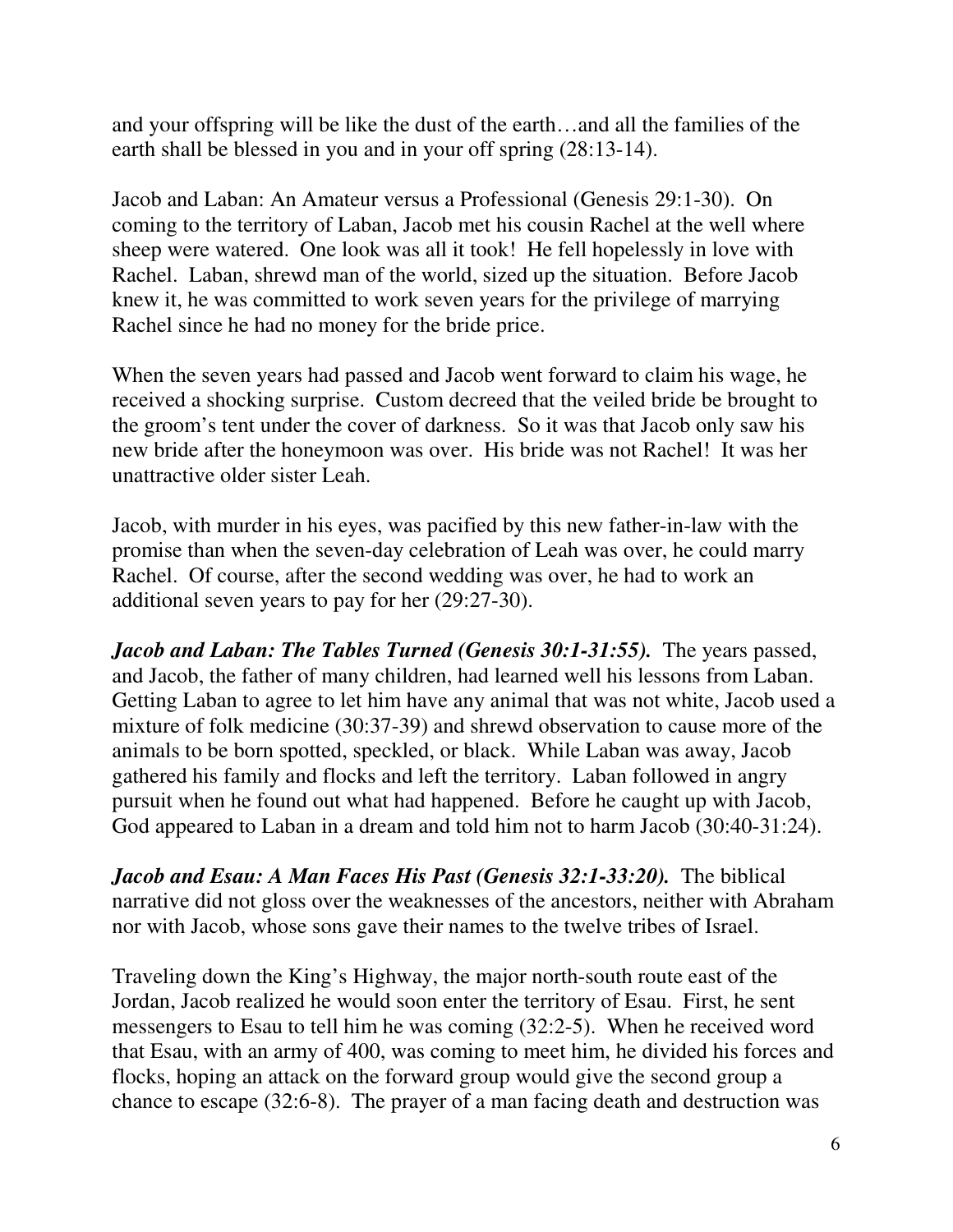quite different from the prayer of the brash young man who had stolen his brother's blessing (28:20-22). Jacob was the picture of abject humility when he met Esau. Surprisingly, Esau (now a prosperous desert chieftain) was generous to his brother who had cheated him.

## **Joseph: From Patriarch's Son to Prime Minister**

The story of Joseph takes the form of a miniature novel. The hero, Joseph, is introduced; the villains, his brothers. Then Joseph goes through a series of reverses and advances, climaxing with a suspense-filled scene where Joseph, the prime minister of Egypt, reveals his identity to his brothers who thought he was long-since dead.

A difference in this story and the stories of the other patriarchs is in how God communicates with Joseph. Here there are no divine messengers – no theophanies. Instead, God guides Joseph through the events and circumstances of life.

*A Fancy Coat and Angry Brothers (Genesis 37:1-36).* Joseph, the eleventh of Jacob's twelve sons, was his father's favorite. He relished the position, lording it over his older brothers by showing off his fancy clothes and telling them of dreams in which he came out superior to them.

Rough shepherds that they were, they decided to take drastic action to squelch their obnoxious younger brother. Some wanted to kill him, but Reuben prevailed to put him into a pit in the dry country, hoping later to rescue him. Instead, he was sold to a caravan, either to the Ishmaelites (35;25, 27) or Midianites (32:28, 36). Eventually he was sold in Egypt to Potiphar, an officer of the pharaoh.

*Joseph Loses Another Cloak and Lands in Jail (Genesis 39:1-20).* Years passed, and Joseph was put in charge of Potiphar's business. Mrs. Potiphar tried to seduce the handsome young servant. He refused her advances, and as he ran away, she seized his cloak and yelled, "Rape!" As a result, Joseph landed in jail.

*Joseph the Prisoner and Interpreter of Dreams (Genesis 39:21-41:36).* Joseph, ever the man of responsibility, soon became a trusted prison aide (39:22). When the king's butler and baker, imprisoned because they were in disfavor, had strange dreams, Joseph interpreted them correctly. As he predicted, the butler was restored and the baker was hanged. The butler forgot Joseph after promising to reward him  $(40:1-23)$ .